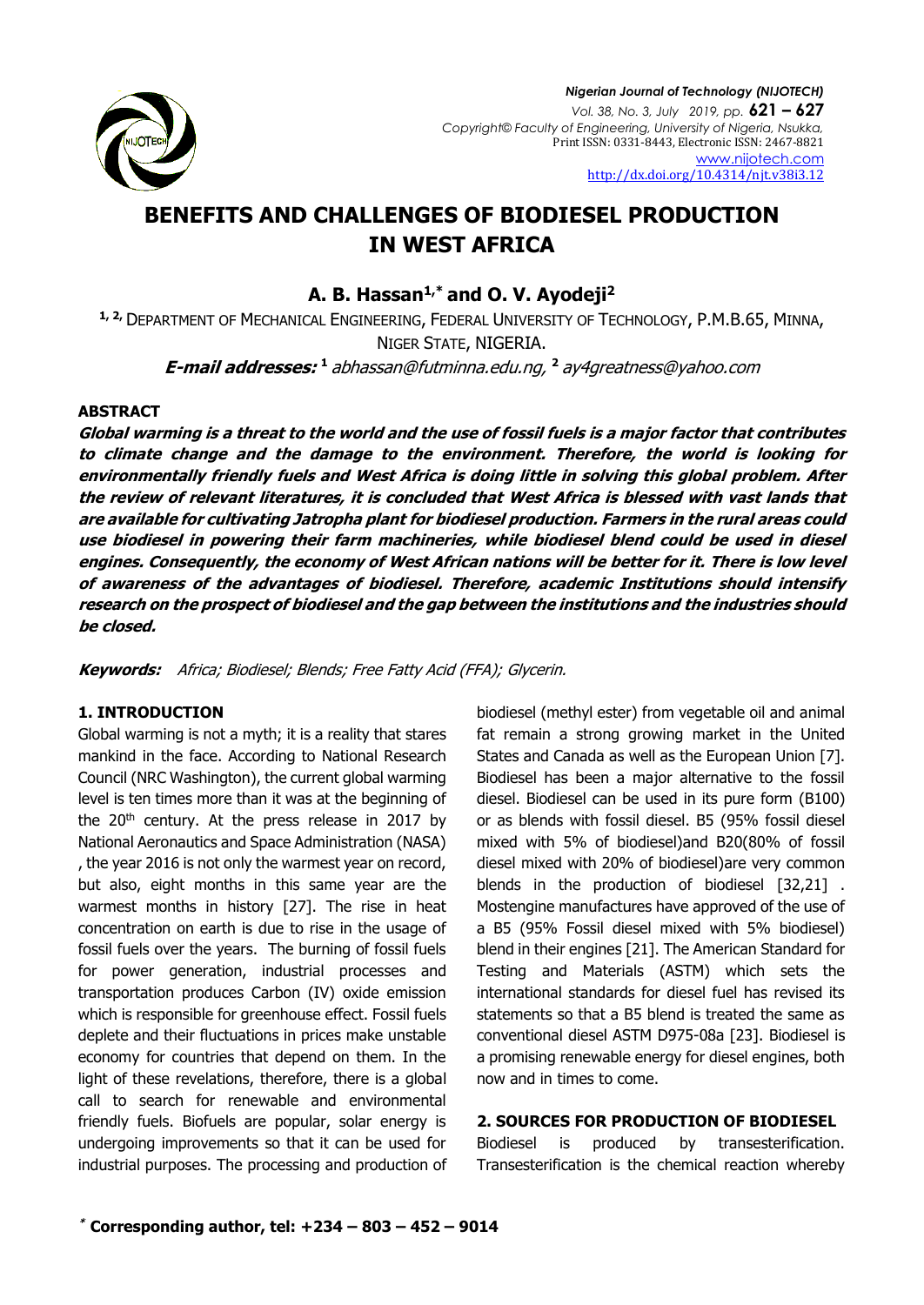glycerine is removed from the triglyceride (vegetable oil) by reacting it with an alcohol in the presence of a catalyst, to form an ester (biodiesel) [6, 12, 20, 22]. In a simpler term, to produce biodiesel, the heavy molecules in oil are broken down into lighter molecules by alcohol in the presence of a catalyst. Mixing speed, temperature of reaction and the free fatty acid content of the oil are very important factors in transesterification process [12, 25]. If methanol is the alcohol used, the biodiesel produced is a methyl ester while ethanol will produce an ethyl ester [24]. After transesterification is complete, the product separates into two distinct layers with glycerol at the bottom. Glycerol is tapped off leaving a crude biodiesel in the reaction vessel. The crude biodiesel can then be washed and purified to the required standard and alcohol used can be recovered and reused.

The type of oil used is a critical factor in the yield and quality of biodiesel produced. Biodiesel may be produced from wide range of sources which include edible plant oil such as soya bean, rapeseed, sunflower, palm and coconut oil (See table 2); and non-edible oil crops such as Jatropha curcas, Calophylluminophyllum, Nicotianatabacum, CeibaPentandra, Calophylluminophyllum, and Heveabrasiliensis [11, 31]. However, latter feedstocks are preferred for biodiesel production as it would not result in competition over land used for food or other agricultural practices [11]. Biodiesel is also produced from edible oils such as coconut oil, palm oil, and soya bean oil among others (See table 2). Most of the biodiesel is currently made from soya bean, rapeseed, sunflower, and palm oils with new considerations on mustard seed, peanut, sunflower, and cotton seed [11, 5]. Oil palm accounts for about 10% of global biodiesel production, and is rapidly increasing particularly in Indonesia and Malaysia [5, 31]. Soya oil is common as feedstock for biodiesel in the world and it accounts for approximately 90% of the biodiesel produced in the United States of America [5, 8]. Nigeria is the 13th largest producer of soya bean in the world with 591,000 metric tonnes [3]. It is estimated that Nigeria has the potential of producing 284.5 mega litres (ML) of biodiesel from 638,000ha of soya beans cultivated in 2007 [5]. Rapeseed oil is used in many European countries for biodiesel production, whereas, coconut oil and palm oils are used in Malaysia and Indonesia for biodiesel production [11]. Palm oil is the most efficient source for biodiesel yield per unit of land compared to other oil crops such as soya beans, rapeseed or sunflowers [5]. About 80%

of the European Union's total biofuel production is comprised of biodiesel produced from rapeseed and sunflower seeds [11]. Rapeseed oil provides 59% of total global biodiesel raw material, followed by soya bean (25%), palm oil (10%), sunflower oil (5%), and others (1%) [11]. Producing biodiesel in commercial quantities can be expensive and approximately 80% of the cost of producing biodiesel is from the raw materials [11].

Producing biodiesel from edible oils is not good economically, but non- edible oil plants are easily available in developing countries and are very economical. Literatures [10, 16, 28] indicated that using edible oils for biodiesel production will result in scarcity and competition over food, but waste cooking oil can be a bailout here. In the United States of America, according to Energy Information Administration, (EIA) approximately 100 million gallons of waste cooking oil are produced per day while a person produces about 9 pounds of waste cooking oil per year[10]. The only issue with waste cooking oil is the high content of free fatty acids (FFAs) which will cause soaps to be formed during the transesterification processes and lower the yield of biodiesel production. This issue can be resolved by transesterification reaction which will neutralize the FFAs [19]

## **2.1 Recent Innovations in Biodiesel Production**

Production of biodiesel is done in three stages. Pretreatment stage, reaction stage and the washing stage, other stages such as alcohol recovery and glycerine purification stage are also feasible. Pretreatment is done to remove food particles and reduce water content in the oil. Free fatty acid in the oil is removed by esterification process. If for an example, the free fatty acid content of the oil is 2.5% or less, then the esterification process may be skipped [20]. Otherwise, esterification should be done to reduce the FFA. There are several methods to treat high FFA waste vegetable oils in small-scale systems; the easiest is to mix the high FFA oil with low FFA oil. This method is not adequate for a high FFA batch.

Adding catalyst and water to high FFA oil has some disadvantages; the percentage of feedstock that will be lost is higher than the percentage of FFA. It has been concluded that 100 gallons of waste vegetable oil will lose more than 10 gallons if it contains 10% of FFA [20]. Reaction stage consists of mixing the catalyst with alcohol and then with the oil. This is done in a reactor with stirring mechanism. The washing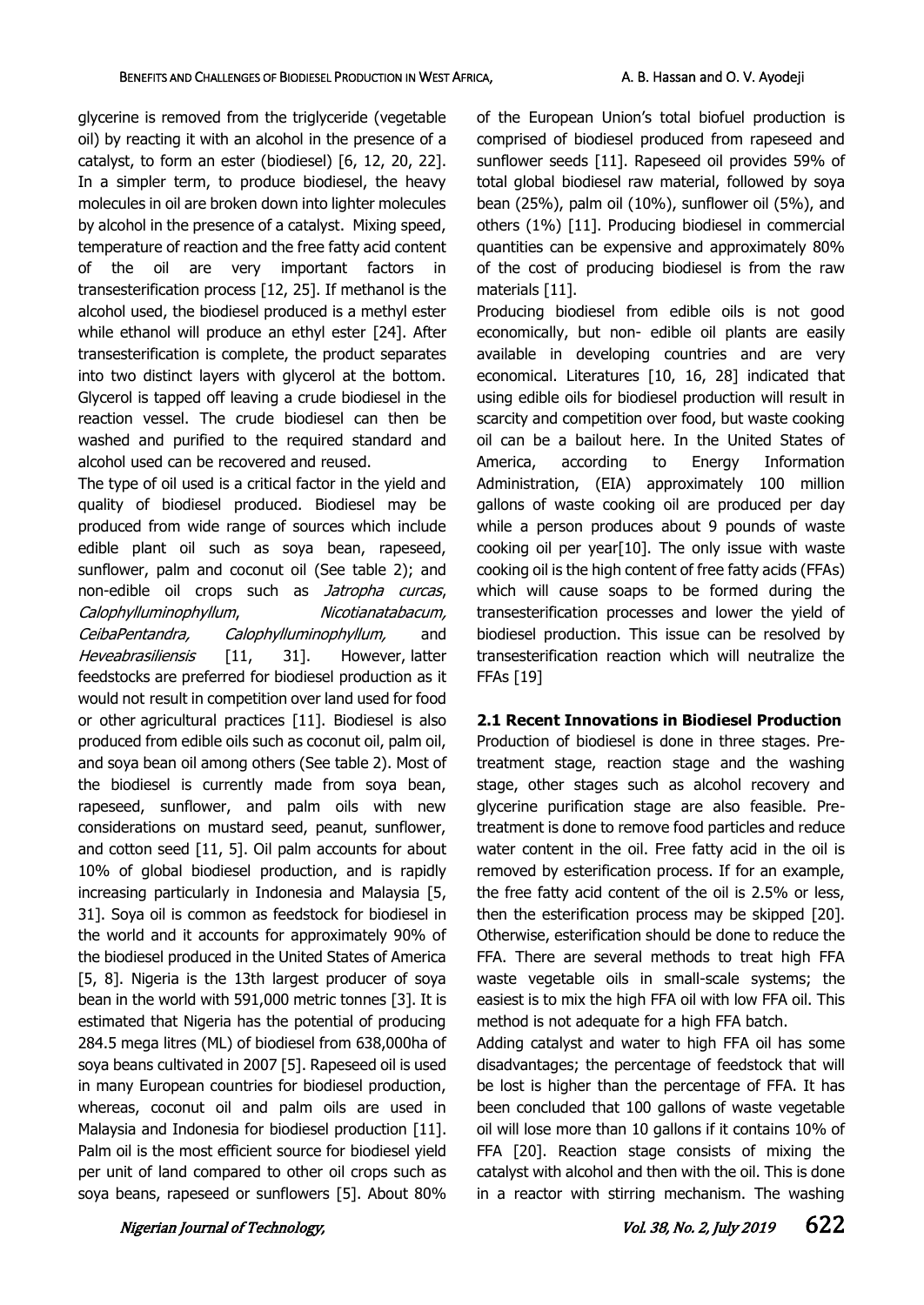#### BENEFITS AND CHALLENGES OF BIODIESEL PRODUCTION IN WEST AFRICA, A. B. HASSAN and O. V. Ayodeji

stage is done to remove soaps, traces of glycerol and other contaminants from the biodiesel so that a quality product, which meets the ASTM D6751 or EN 14214 standards, is produced. Wet washing of biodiesel by water is very effective because the by-products are very soluble in water. After water washing, drying of the biodiesel is always carried out to ensure the removal of excess moisture [2]. The disadvantages of water washing are in the volume of water needed, availability, cost, emulsion and waste water treatment. Dry washing is generally done without water. Ion exhange resins and magnesium silicates are used in the conventional dry washing. It has been reported that glycerol and methanol are not removed completely to EN 14214 standard when dry washing is used [29].

In recent times, recovery of alcohol and glycerine purification are done to reduce the overall cost of production. The alcohol recovered is reused while the pure glycerine can be sold. Several attempts have been made to increase mixing efficiency of the oil, alcohol and the catalyst. Chemical strategies involve the use of a co-solvent in order to achieve a single phase of alcohol-oil. Cyclic ethers such as tetrahydrofuran (THF), 1,4-dioxane, diethyl ether, methyl tertiary butyl ether, and diisopropyl ether meet the requirements for an ideal co-solvent especially if methanol is adopted in the transesterification reaction[31]. Hosseini et al [17] used a helical ribbonlike mechanical agitator which operated at 900 rpm. This stirring speed produced 97.3% conversion of triglycerides to methyl esters in 20 minutes. Other mechanical mixing systems that are in use include; ultrasound-based agitation systems, high frequency magnetic impulse cavitation reactor, static mixers and spinning tube in tube (STT) reactors. These reactors were developed by Four Rivers Bioenergy Company [31].

## **2.2 Advantages and disadvantages of biodiesel production**

Biodiesel is environmental friendly, emissions such as Carbon (IV) oxide, Sulphur (IV) oxide, carbon monoxide and hydrocarbons are greatly reduced. Figure 1 shows the percentage reduction in emissions with different biodiesel blends. Biodiesel is a renewable energy that can be used in any diesel engine with minor or no modifications to the engine [6, 18]. Biodiesel is renewable and easy to produce. The technology involved in its production is not complex and the raw materials can be obtained easily.

Waste cooking oils can be recycled to produce biodiesel. As a fuel, the properties of biodiesel are better and it is more biodegradable than fossil diesel. Biodiesel production may be a source of foreign exchange earnings and its production will attract investors to the community and help to provide jobs for the unemployed. Low grade lands that lie idle may be used to cultivate Jatropha for the production of biodiesel. Production of biodiesel will help to improve the availability of energy for the increasing population of Africa and also stimulate economic growths in rural areas.

The production of biodiesel could lead to competition with food. Palm oil and soya bean oil produce more yield of biodiesel. Other non- edible oils such as Jatropha oil can be used to prevent this. Overall cost of producing biodiesel can be expensive, selection of raw materials should be done carefully to lower this cost. The alcohol used in the process can also be recovered and reused while glycerine may be sold to industries that need it. Land may become scarce for food production. Low grade lands should be used to produce oil crops that thrive in them. Using biodiesel in its pure form (B100) may affect the pump systems and pose problems in maintenance. Efforts are underway to ensure that this is corrected. B80 has been used in diesel engines with good success [23]. Problems often occur in the use of biodiesel in cold environments because of its high freezing point; using blends as low as B5 should solve this problem. It is deduced from Figure 1 that if the percentage of biodiesel in a blend is low, there will be an increase in the emissions.



Source: [32]

#### **3. BIODIESEL AND WORLD ENERGY**

In 2003, Friedrich grouped countries into three categories in order of their developmental level of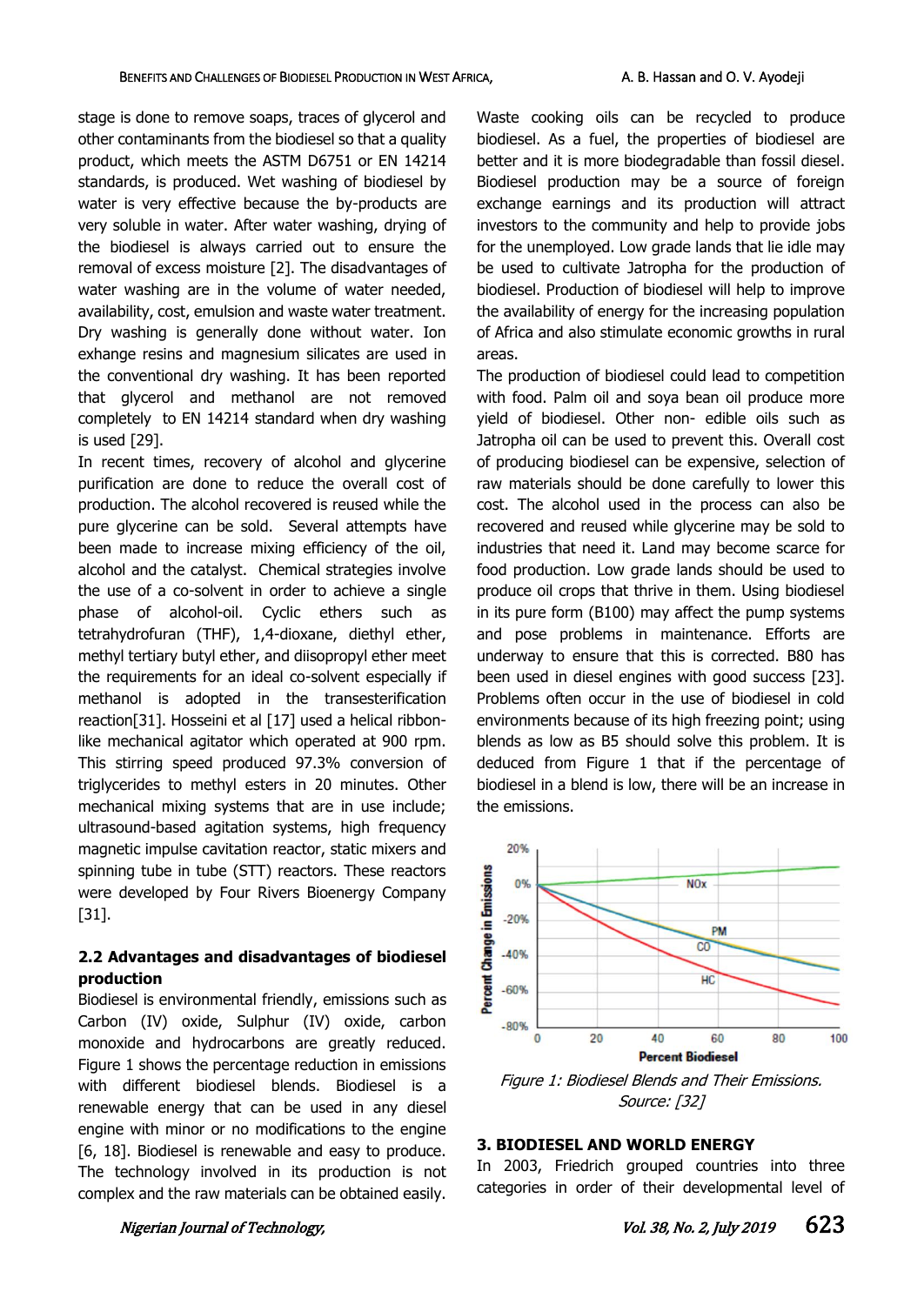#### BENEFITS AND CHALLENGES OF BIODIESEL PRODUCTION IN WEST AFRICA, A. B. HASSAN and O. V. Ayodeji

biodiesel production. According to him, countries in category I think about biodiesel as being used as a fuel, even though the decision makers in these countries have not put the idea into practice. Category II countries have gone a step higher. They are characterized by research efforts, pilot projects, setting of frame conditions and financially supported technical trials. Countries in category III plan their economy on biodiesel, produce and distribute biodiesel [24]. There has been an upward trend in the usage of biodiesel over the last decades. Even though most third world countries are still struggling with the idea of using biodiesel, America and Europe are taking the lead in this regard. The assumption that 10% of the European transport consumption is to be provided by biofuels in 2020 will require a biofuel production of 22.9 billion litres of biodiesel and 29.2 billion litres of ethanol. According to the data available at British Petroleum Statistical review of world energy in 2017, North America produces more biodiesel than the rest of the world (figure 2) while United states and Brazil produced more than 52 thousand tonnes of oil equivalent in 2015 alone [7]. These countries could be said to be in phase III.

Global biofuels production rose by 2.6% in 2016, well below the 10-year average of 14.1%, but faster than in 2015 (0.4%). The US provided the largest increment (1930 thousand tonnesoil equivalent, or ktoe). Global ethanol production rate increased by 0.7%; due to fall in production in Brazil. Biodiesel production rose by 6.5% with Indonesia providing more than half of the increment(British Petroleum, 2017). Germany, France and Spain are leading in biodiesel consumption at an average of 2.5million tonnes oil equivalent as shown in table 1.Czech Republic's Preol has a crushing mill processing capacity of 400 000 tonnes a year and production capacity of the attached biodiesel factory of 100 000 tonnes a year. Slovakia republic is not left out. In Slovak, an industry produced 100000 tonnes of biodiesel in a year. A company in Hungary; Rossi Biofuels had a biodiesel factory whose capacity was 150000 tonnes of biodiesel in a year. Serbia Victoria Oil in 2007produced 100 000 tonnes of biodiesel and 35 000 tonnes of cooking oil [15]. The National Mission on Biodiesel in Thailand was launched in April 2003 and has identified Jatropha as the most suitable oil seed plant with the aim of reaching the targeted 20 % (B20) by year 2012. To achieve this, the Government has targeted 11.2 million hectares areas to be planted with Jatropha by 2012 to produce sufficient oil seeds

to support the biodiesel requirements [15]. General Motors has announced that it will have twenty different diesel vehicle model options available in the U.S. market in 2017-2018; all of which are approved for use with biodiesel (B20).



Figure 2: World Biodiesel and Ethanol Production Source: [7]

Table 1: Biodiesel Consumption in Europe. (toe) = tonnes oil equivalent. Source: [9]

| Country        | Bio-diesel [toe] | Country        | Bio-diesel [toe] | Country         | Bio-diesel [toe] |
|----------------|------------------|----------------|------------------|-----------------|------------------|
| Germany        | 2 143 929        | Portugal       | 310 253          | Lithuania       | 35 372           |
| France         | 2 0 3 4 5 0 0    | Czech Republic | 240 566          | Slovenia        | 31 433           |
| Spain          | 1474331          | Finland        | 102 465          | Latvia          | 14 644           |
| Italy          | 1 286 450        | Romania        | 138 746          | Bulgaria        | 16 791           |
| United Kingdom | 729 077          | Hungary        | 110 003          | Cyprus          | 15 899           |
| Poland         | 859 604          | Denmark        | 82 502           | Estonia         | $\theta$         |
| Sweden         | 226953           | Slovakia       | 97 747           | Malta           | $\mathbf{0}$     |
| Austria        | 411 822          | Greece         | 103 396          | <b>TOTAL EU</b> | 11 018 915       |
| Belgium        | 273 308          | Ireland        | 67 704           | Croatia         | 2651             |
| Netherlands    | 172327           | Luxemburg      | 39 09 2          |                 |                  |

## **3.1 Development of Biodiesel in West Africa.**

Though there are no operational commercial biodiesel plants in Africa, There are several small and mediumscale producers of biodiesel [4]. One can infer from existing literatures [4, 30] that countries like Mozambique, Zimbabwe and South Africa are in the second stage of biodiesel development while other African countries are still in stage one. South Africa's biodiesel market is dominated by several small and medium-scale producers. However, five companies have been granted licenses to generate bioethanol and biodiesel in South Africa while other potential biofuel options, such as biomethane, bioelectricity and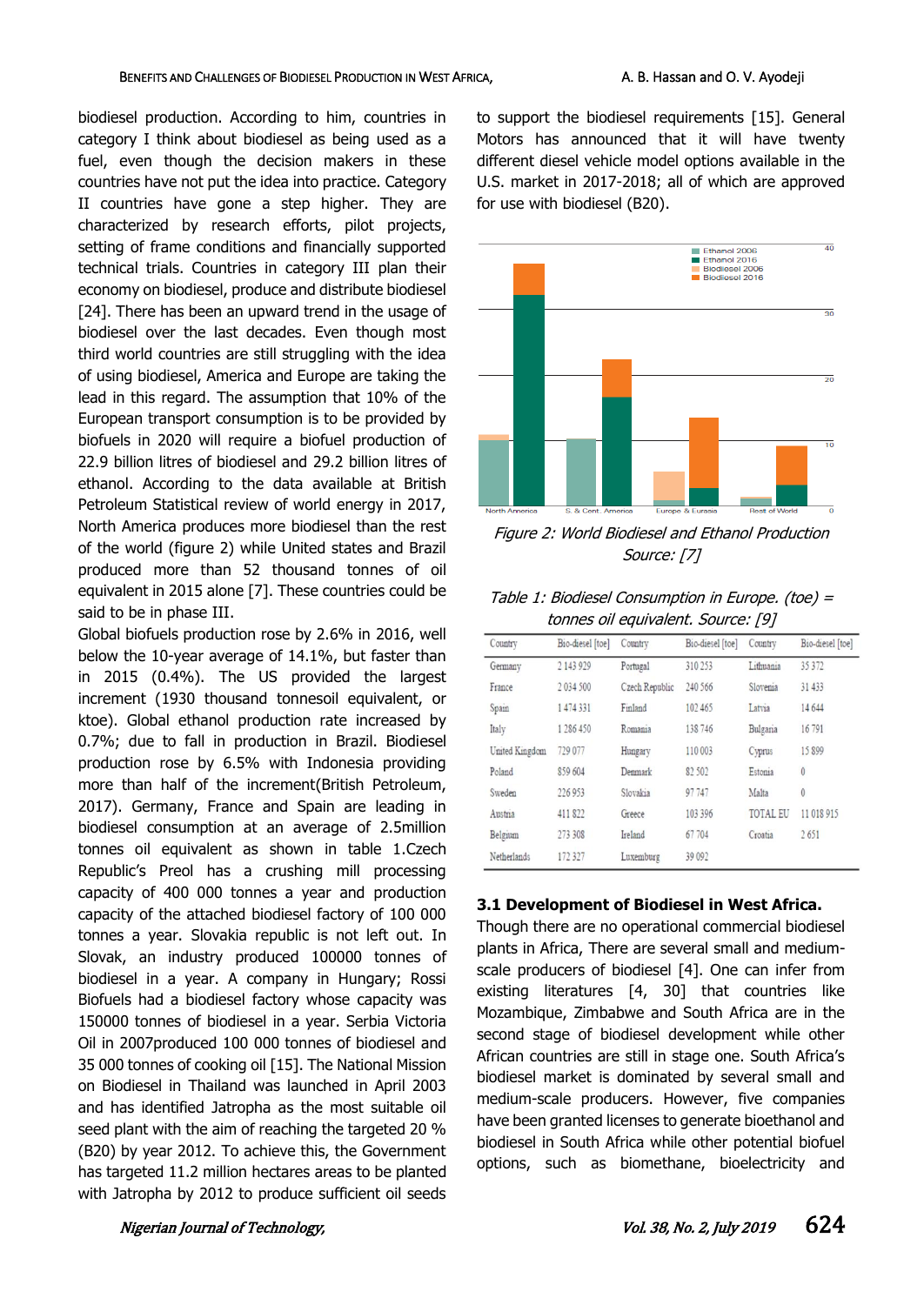biohydrogen production, would play a pivotal role in country's energy mix [30].

In Mali, both NGOs and European companies are producing biofuels feedstock, mostly through small scale projects based in the immediate vicinity of the company's or NGO's processing facilities. A private Dutch company in Mali aims to produce biodiesel for the country's domestic market, sourcing its feedstock from 3000 hectares (ha) of Jatropha plantation [33]. The company is investing in locally appropriate research and development, and testing new ways to improve the profitability and durability of portable engines running on biodiesel derived from Jatropha. The aim is to generate power to meet rural requirements such as grain grinding and running an electricity generator. In another view, Jatropha Mali Initiative (JMI) is a French-Malian joint venture that started in 2007 with the aim of producing biodiesel but now produces Jatropha oil for local and national markets. JMI centres on seed collection and oil expelling, they also provide training and know how on cultivation and seeds purchase [33].

Despite the fact that there is huge availability of feedstock and the potential for biodiesel production in Nigeria, production exists only at research scale [5]. There is an increase in awareness to this potential, which has led to researches by some Nigerian universities in biodiesel production from Jatropha and other edible and non-edible feedstock. Jatropha oil is currently taking the lead as feedstock in the production of biodiesel [5, 30]with over 4 000 ha of land set aside for Jatropha in Nigeria[30]. It was estimated that a hectare of Jatropha plantation is able to yield between 0.5 and 12 tonnes of nuts per annum, while one metric tonne of Jatropha nuts yields up to 139 litres of crude biodiesel [26]. The current production of biodiesel in Nigeria is still largely in the crude form except in Lagos, where three companies (Biodiesel Nigeria Limited, Avatar Energy Limited and Canrex Biofuel Limited) are engaged in the refining of biodiesel for final consumption by GSM providers, these Mobile Network Service providers use biodiesel in their base stations in Nigeria [30]. Bioethanol is another biofuel source for Nigeria if harnessed. Nigeria's importation of ethanol from Brazil was put at 11.4 and 23.8 million USD for the year 2003 and 2004 respectively [13]. In 2007, 123 million litres of ethanol was imported from brazil which translates to about 2% of the current national demand[26] .This means that bioethanol will be absorbed if produced in Nigeria; a call for private investors to engage in this venture.

Ghanaian government is interested in promoting the cultivation and use of Jatropha for biodiesel because the plant can grow almost everywhere and its cultivation will provide more jobs. Also, Ghana has a suitable climate for Jatropha. Jatropha oil is used to power multi-functional platforms (MFPs) driven by diesel engines, mostly by women for livelihoods. The oil is also used in soap making, mostly in some rural communities in the three northern regions [26]. The production cost of biodiesel from Jatropha in Ghana is estimated at US\$460 per tonne of oil equivalent which is 8% higher than the price of imported petroleum diesel [26]. The government created a fund of 15 billion Cedis (7.5 billion US\$) for the development of Jatropha plantations across the country. Some three billion Cedis (1.5 billion US\$) have been allocated to the production of seeds and seedlings, and the remaining 12 billion Cedis (6 billion US\$) are available at banks for organizations that are interested in the cultivation of Jatropha [26]. Also, in 2006, quality seeds were made available for the cultivation of about 2500 ha of land and the government ensured that by 2007, seeds were available to cultivate 5000 ha of land. As at 2005, Anuanom Industrial Bio Product Ltd. (AIBP) had installed a 500-tonne plant for processing Jatropha seed oil into biodiesel, it also installed a 2000-tonne equipment for producing organic fertilizer from by-products of biodiesel and or seed-cake [4]. Biodiesel 1, Ghana Limited, a company in Ghana, installed a Jatropha processing plant which processes 2000 tonnes of seeds per month while Biofuel Africa Ltd. established 23762 ha of Jatropha plantation for biodiesel production in the Central Gonja and Yendi Districts of Northern Ghana [4]**.** 

#### Table 2: Feedstock Inputs in Biodiesel Production

|                    |                      |       |       |       | Calendar Year |       |
|--------------------|----------------------|-------|-------|-------|---------------|-------|
| Category           | Input                | 2010  | 2011  | 2012  | 2013          | 2014  |
| Vegetable oils     | Canola oil           | 246   | 847   | 790   | 646           | 1,046 |
|                    | Corn oil             | 112   | 304   | 646   | 1.068         | 970   |
|                    | Cottonseed oil       | W     | W     | ۰     | ٠             |       |
|                    | Palm oil             | W     | W     | W     | 632           | 63    |
|                    | Soybean oil          | 1,141 | 4,153 | 4,042 | 5,507         | 4,802 |
|                    | Other                | W     | W     | W     | W             | 96    |
| <b>Animal fats</b> | Poultry              | 100   | 240   | 176   | 160           | 173   |
|                    | <b>Tallow</b>        | 170   | 431   | 385   | 465           | 355   |
|                    | White grease         | 333   | 533   | 408   | 468           | 427   |
|                    | Other                | 42    | 85    | 48    | W             | 30    |
| Recycled           | <b>Yellow grease</b> | 246   | 471   | 670   | 1,046         | 1,074 |
|                    | Other                | 40    | 195   | 289   | 310           | 186   |
|                    | Algae                | ٠     | ٠     | ٠     | (s)           | 1     |
| Other              |                      | 33    | 27    | 1     | W             | 151   |

 $-$  = No data reported

 $W =$  Withheld to avoid disclosure of individual company data.

 $(s)$  = Value is less than 0.5 of the table metric, but value is included in any associated total. Source: [8]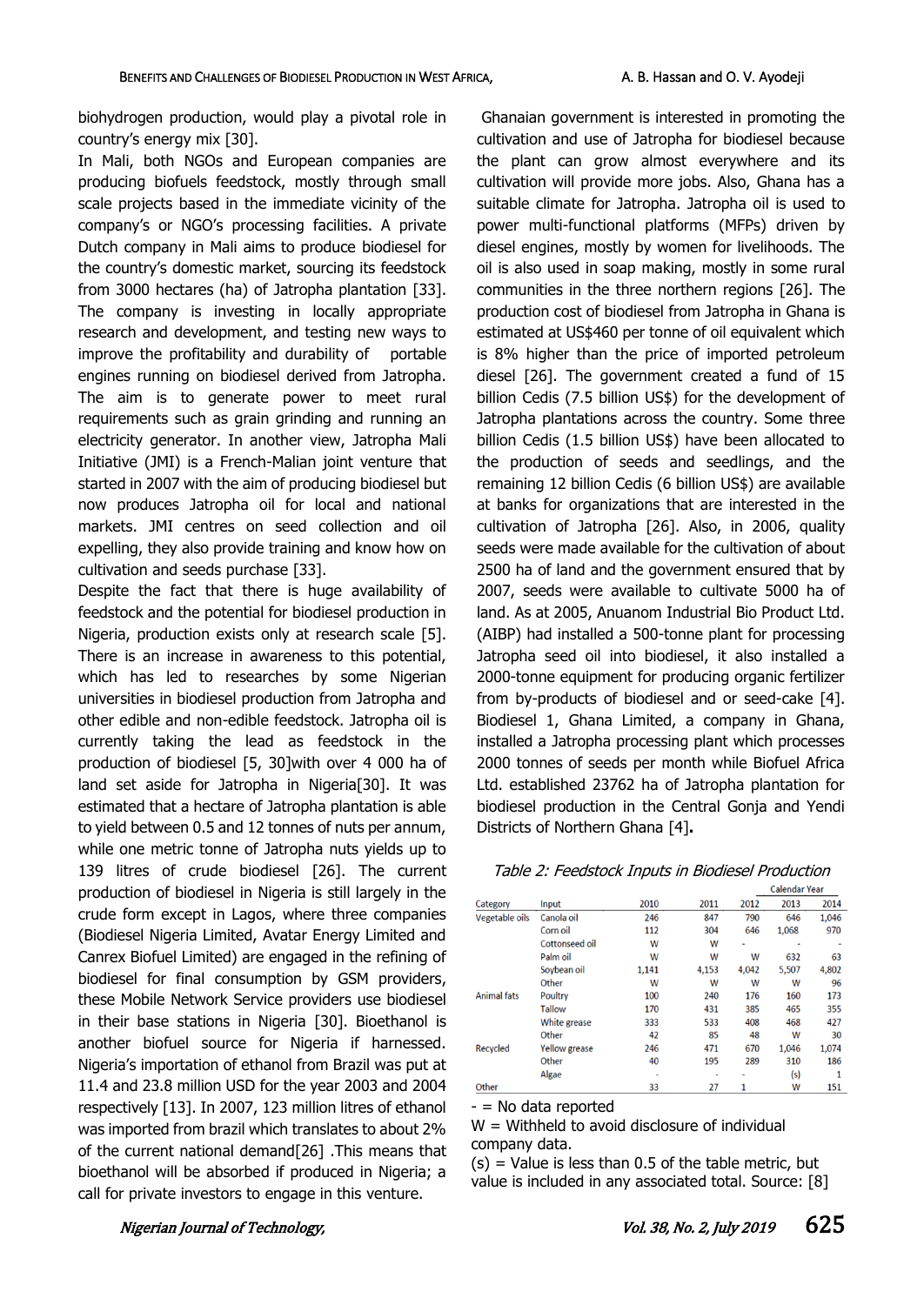It is right to conclude that the production and commercialization of biodiesel in Africa could provide an opportunity to diversify energy and agricultural activity and reduce dependence on fossil fuels.

#### **4. CONCLUSION**

Without gainsaying, environmental degradation exists and the results are not far-fetched. Fossil fuels deplete and their fluctuations in prices make unstable economy for countries that depend on them. Clean and renewable energy is the solution to these problems. Biodiesel has gained more acceptance as an alternative to fossil diesel in developed countries and some few African countries because it is a renewable energy that can be used in any diesel engine without modification to the engine. It is environmentally friendly in that it is more degradable than fossil diesel and major emissions from burning biodiesel are greatly reduced. West African countries have vast lands and suitable weather which may be used to produce oil crops and plants that are needed for biodiesel production. However, there is reluctance on the part of the governments and the citizens to chart this course. Factors such as lack of political will, bad business policies and low awareness level, amongst others, are responsible for this. In contrast, developed countries are already producing biodiesel in commercial quantities and truck users in North America and Asia use it for transportation, while countries in Europe are not left out (Table 1). Citizens in the Unites States operate their farm equipment on biodiesel. To overcome these challenges, therefore, favourable policies must be put in place for investors in these areas to come in. Awareness level should be raised through seminars, conferences and workshops. Farmers should be encouraged to cultivate plants for biodiesel production by making lands, farm equipment and machineries available at subsidized rates. This will encourage investors and there will be availability of energy for the increasing population of the West African countries.

#### **5. REFERENCES**

- [1] Alfa Laval Ageratec,"Biodiesel Production", www.Alfalaval.com/global assets /documents /industries, energy, biofuels/ processing\_ systems\_ for\_ biodiesel \_ production pft00391en.pdf. Accessed on 15 April, 2018.
- [2] Abdul Raqeeb, M. "Biodiesel production from waste cooking oil", Journal of Chemical and Pharmaceutical Research, Vol. 7, 2015, pp. 670-

681.

- [3] Abila, N., 2012, "Biofuels development and adoption in Nigeria: Synthesis of drivers and incentives and enablers" Energy Policy, volume 43, 2012, pp. 387–395.
- [4] Amigun, B., Musango, J. K., & Stafford, W., "Biofuels and sustainability in Africa", Renewable and Sustainable Energy Reviews, Vol. 15, 2011pp. 1360–137.
- [5] Ben-iwo, J., Manovic, V., & Longhurst, P., "Biomass resources and biofuels potential for the production of transportation fuels in Nigeria", Renewable and Sustainable Energy Reviews, Vol. 63, 2016, pp. 172–192.
- [6] Bilgin, A., Gülüm, M., Koyuncuoglu, İ., Nac, E., & Cakmak, A., "Determination of Transesterification Reaction Parameters Giving the Lowest Viscosity Waste Cooking Oil Biodiesel", Procedia - Social and Behavioral Sciences, Vol. 195, 2015, pp. 2492-2500.
- [7] British Petroleum, www.bp.com/content/dam/bp/en/corporate/pdf /energy-economics/statistical-review-2017/bpstatistical-review-of-world-energy-2017-fullreport.pdf. Accessed on 10 May, 2018.
- [8] Brorsen, W., "Projections of US production of Biodiesel Feedstock", International council on clean transportation, 2015, pp. 1-13.
- [9] Carlini, M., Castellucci, S., & Cocchi, S., "A pilotscale study of waste vegetableoil transesterification with alkaline and acidic catalysts", In Energy Procedia Vol. 45, 2014.
- [10] Chhetri, A. B., Watts, K. C., & Islam, M. R.,. Waste Cooking Oil as an Alternate Feedstock for Biodiesel Production, *Energies*, Volume 1, 2008, pp. 3-18.
- [11] Demirbas, A., Bafail, A., Ahmad, W., & Sheikh, M., "Biodiesel production from non-edible plant oils", Energy Exploration an Exploitation 2016.
- [12] Ehsan, M., & Chowdhury, M. T. H. "Production of biodiesel using alkaline based catalysts from waste cooking oil: A case study", In Procedia Engineering, Volume 105, 2015, pp. 638–645.
- [13] FAO, IUCN and UNEP. ECOLEX, "The gateway to environmental law", [http://www.ecolex.org/start.php.](http://www.ecolex.org/start.php) Accessed on 25 April, 2018.
- [14] Gumba, R. E., Saallah, S., Misson, M., Ongkudon, C. M., & Anton, A. "Green biodiesel production: A review on feedstock, catalyst, monolithic reactor, and supercritical fluid technology", Biofuel Research Journal, Volume 3, 2016, pp. 431–447.
- [15] Hassan, M. H., & Kalam, M. A. "An overview of